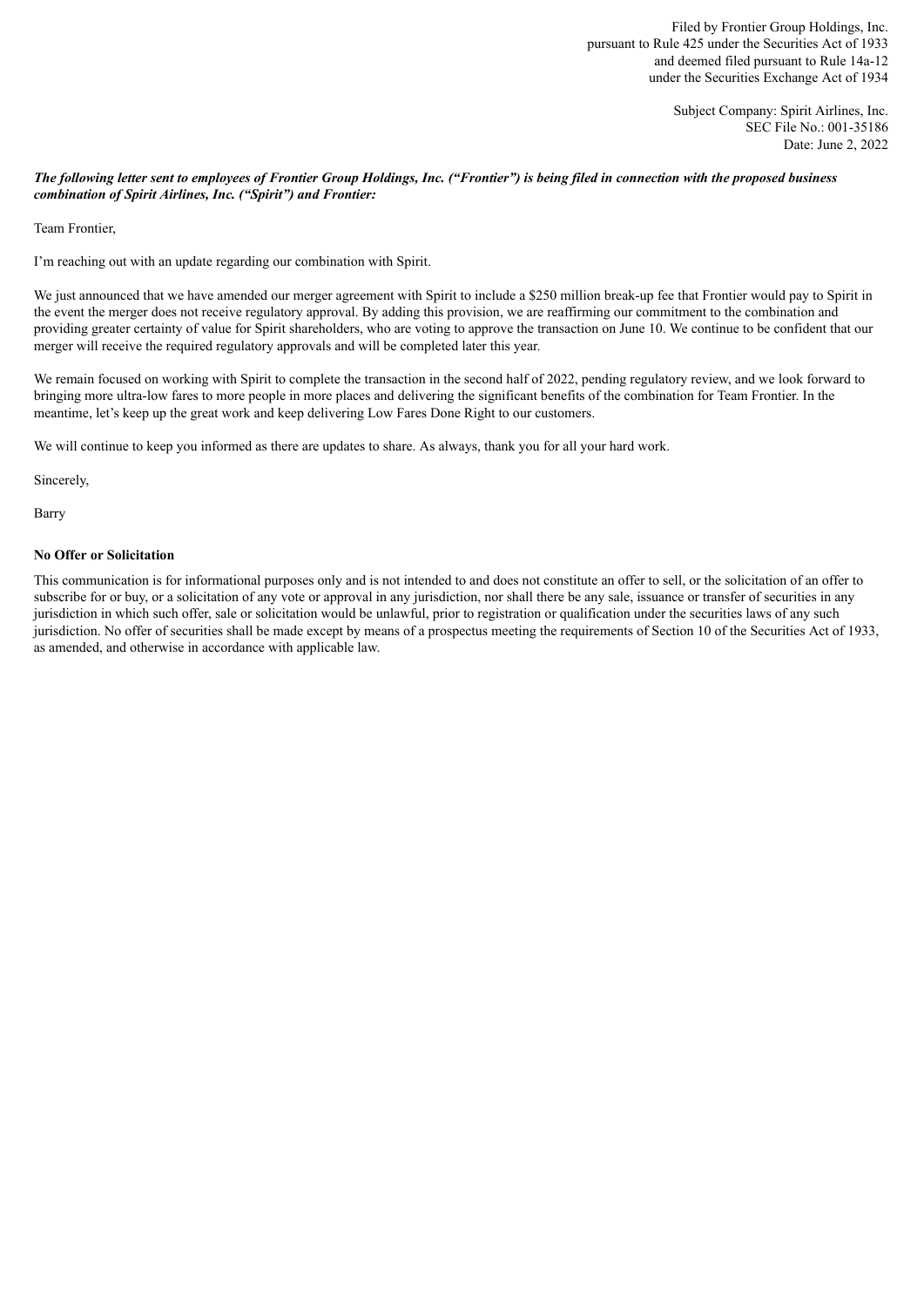## **Important Additional Information Will be Filed with the SEC**

Frontier has filed with the Securities and Exchange Commission ("SEC") a Registration Statement on Form S-4 in connection with the proposed transaction, that included a definitive Information Statement/Prospectus of Frontier and a definitive Proxy Statement of Spirit. The Form S-4 was declared effective on May 11, 2022 and the prospectus/proxy statement was first mailed to Spirit stockholders on May 11, 2022. Frontier and Spirit also plan to file other relevant documents with the SEC regarding the proposed transaction. **INVESTORS AND STOCKHOLDERS ARE URGED TO READ THE REGISTRATION STATEMENT/ INFORMATION STATEMENT/ PROSPECTUS/ PROXY STATEMENT AND ANY OTHER RELEVANT DOCUMENTS TO BE FILED BY FRONTIER OR SPIRIT WITH THE SEC IN THEIR ENTIRETY CAREFULLY WHEN THEY BECOME AVAILABLE BECAUSE THEY WILL CONTAIN IMPORTANT INFORMATION ABOUT FRONTIER, SPIRIT, THE PROPOSED TRANSACTIONS AND RELATED MATTERS.** Investors and stockholders will be able to obtain free copies of the Registration Statement and the definitive Information Statement/Proxy Statement/Prospectus and other documents filed with the SEC by Frontier and Spirit through the website maintained by the SEC at www.sec.gov. In addition, investors and stockholders will be able to obtain free copies of the information statement and the proxy statement and other documents filed with the SEC by Frontier and Spirit on Frontier's Investor Relations website at https://ir.flyfrontier.com and on Spirit's Investor Relations website at https://ir.spirit.com.

## **Participants in the Solicitation**

Frontier and Spirit, and certain of their respective directors and executive officers, may be deemed to be participants in the solicitation of proxies in respect of the proposed transactions contemplated by the Merger Agreement. Information regarding Frontier's directors and executive officers is contained in Frontier's definitive proxy statement, which was filed with the SEC on April 13, 2022. Information regarding Spirit's directors and executive officers is contained in Spirit's definitive proxy statement, which was filed with the SEC on March 30, 2022.

#### **Cautionary Statement Regarding Forward-Looking Information**

Certain statements in this communication, including statements concerning Frontier, Spirit, the proposed transactions and other matters, should be considered forward-looking within the meaning of the Securities Act of 1933, as amended, the Securities Exchange Act of 1934, as amended, and the Private Securities Litigation Reform Act of 1995. These forward-looking statements are based on Frontier's and Spirit's current expectations and beliefs with respect to certain current and future events and anticipated financial and operating performance. Such forward-looking statements are and will be subject to many risks and uncertainties relating to Frontier's and Spirit's operations and business environment that may cause actual results to differ materially from any future results expressed or implied in such forward looking statements. Words such as "expects," "will," "plans," "intends," "anticipates," "indicates," "remains," "believes," "estimates," "forecast," "guidance," "outlook," "goals," "targets" and other similar expressions are intended to identify forward-looking statements. Additionally, forward-looking statements include statements that do not relate solely to historical facts, such as statements which identify uncertainties or trends, discuss the possible future effects of current known trends or uncertainties, or which indicate that the future effects of known trends or uncertainties cannot be predicted, guaranteed, or assured. All forward-looking statements in this communication are based upon information available to Frontier and Spirit on the date of this communication. Frontier and Spirit undertake no obligation to publicly update or revise any forward-looking statement, whether as a result of new information, future events, changed circumstances, or otherwise, except as required by applicable law. All written and oral forward-looking statements concerning the Frontier merger or other matters addressed in this communication and attributable to Frontier, Spirit, or any person acting on their behalf are expressly qualified in their entirety by the cautionary statements contained or referred to in this communication.

2